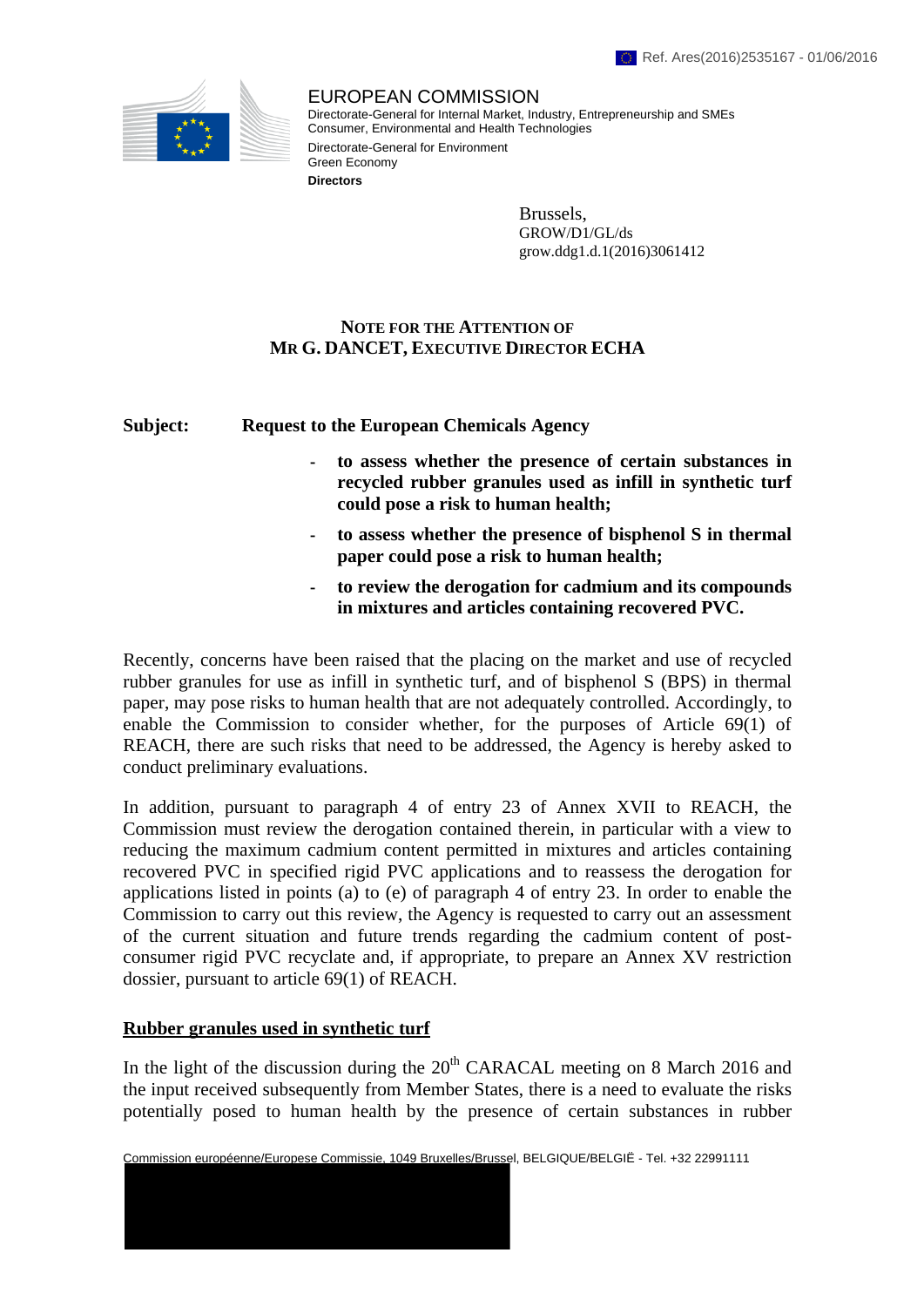granules, obtained from end-of-life tyres, which form part of the synthetic turf used in sports grounds. To assist with this evaluation, the Commission will forward to the Agency all relevant studies already in its possession that were conducted by Member States<sup>1</sup>. Furthermore, ECHA should take into account relevant international and regional activities in this area, such as recent research actions on recycled tyre crumb used on playing fields, launched by the US-EPA<sup>2</sup>.

The investigation by the Agency should aim to identify any relevant hazardous substances (including in particular carcinogenic polycyclic aromatic hydrocarbons (PAHs)) contained in recycled rubber granules that may pose a risk to human health in relation to the use of the granulate as infill in synthetic turf. Risks to be evaluated should cover those resulting from dermal, oral (including from ingestion of rubber granules), and inhalation exposure to the relevant substances arising from the reasonably foreseeable use of synthetic turf in both, open air and indoor installations, by the general population (including children) and professionals.

## *Timing*

ECHA should finalise its preliminary evaluation by January 2017. The ECHA evaluation should be structured in the format of a RMOA and the conclusion should be made public in PACT in February 2017.

On the basis of the conclusions, the Commission will consider whether there is a risk to human health that is not adequately controlled and needs to be addressed and, if so, will ask the Agency to prepare an Annex XV dossier for restriction. The precise scope of a possible Annex XV dossier in terms of substances to be addressed, uses of rubber granulate infill, and activities (e.g. sports and recreation) to be covered will be discussed with the Agency on the basis of the results of this preliminary evaluation.

# **Bisphenol S**

 $\overline{a}$ 

During the restriction process for bisphenol A (BPA) in thermal paper, the Risk Assessment Committee (RAC) noted in its opinion that, according to the submitter of the Annex XV dossier (France), the most likely substitute for BPA, BPS, may have a toxicological profile similar to BPA and may cause similar adverse health effects. A recent substance evaluation decision on BPS requested to the registrant to provide data on hazard and exposure. Therefore, in order to avoid the adverse effects of BPA being merely superseded by equivalent adverse effects of BPS, the trend towards substitution of BPA with BPS should be carefully monitored.

Consequently, ECHA should launch a survey in the course of 2017, in order to:

- verify if BPS is used in thermal paper and what are the volumes;
- verify if thermal paper manufacturers are substituting BPA with BPS.

At the 20<sup>th</sup> CARACAL the Commission asked Member States to forward available studies on the safety of recycled rubber infill material to the Commission or to ECHA.

<sup>&</sup>lt;sup>2</sup> https://www.epa.gov/chemical-research/federal-research-recycled-tire-crumbs-used-playing-fields